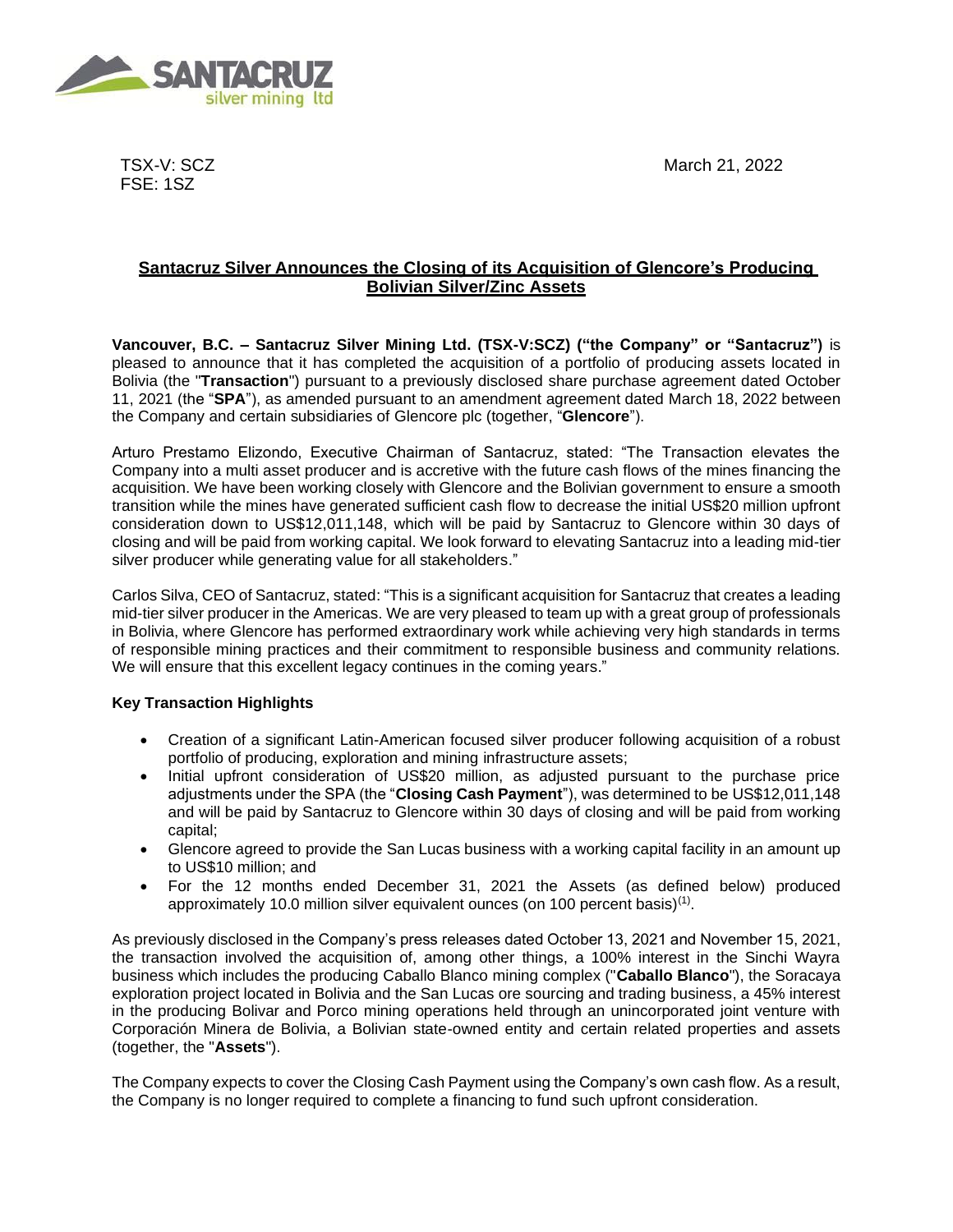

In addition to the Closing Cash Payment, an additional US\$90 million that is secured against the Assets is payable to Glencore in equal installments over four years from the closing of the Transaction, subject to certain conditions and adjustments (the "**Deferred Consideration**"). Glencore also retains: (a) a 1.5% net smelter returns royalty on all assets other than the San Lucas business; (b) a 14% gross profit royalty on the San Lucas business. Glencore has the right to acquire 100% of the offtake from the Assets in accordance with offtake agreements entered into in connection with closing.

The Company has prepared technical reports in accordance with National Instrument 43-101 – *Standards of Disclosure for Mineral Projects* in respect of the Porco, Bolivar and Caballo Blanco mineral projects (the "**Technical Reports**") acquired from Glencore. The Technical Reports are now available on the Company's SEDAR profile. See the Company's news release dated October 13, 2021 for a description of the Porco, Bolivar and Caballo Blanco projects.

Further to the Company's news release dated October 12, 2021, the Company has paid US\$320,000 and issued 3,077,317 common shares at a price of \$0.41 per share to Big Buck Capital ("**BBC**") to settle US\$1,000,000 in services provided pursuant to the terms of a consulting services agreement with BBC. The sole principal of BBC is Felipe Molina Bernal.

## **About Santacruz Silver Mining Ltd.**

Santacruz is a Mexican focused silver company with one producing silver project, the Zimapan Mine and two exploration properties, the La Pechuga property and Santa Gorgonia prospect. The Company is managed by a technical team of professionals with proven track records in developing, operating and discovering silver mines in Mexico. Our corporate objective is to become a mid-tier silver producer.

'signed'

Arturo Préstamo Elizondo, Executive Chairman

For further information please contact:

Mars Investor Relations Telephone: (778) 999 4653 [scz@marsinvestorrelations.com](mailto:scz@marsinvestorrelations.com)

Arturo Préstamo Elizondo, Santacruz Silver Mining Ltd. Email: [info@santacruzsilver.com](mailto:infonmacrae@santacruzsilver.com) Telephone: (528) 183 785707

*Neither the TSX Venture Exchange nor its Regulation Services Provider (as that term is defined in the policies of the TSX Venture Exchange) accepts responsibility for the adequacy or accuracy of this release.*

## *Forward looking information*

*Certain statements contained in this news release constitute "forward-looking information" as such term is used in applicable Canadian securities laws, including statements relating to: the expected benefits of the Transaction and the Company's plan to pay the Closing Cash Payment using the Company's own cash flow and payment of the Deferred Consideration.*

*Forward-looking information is based on plans, expectations and estimates of management at the date the information is provided and is subject to certain factors and assumptions. In making the forward-looking statements included in this news release, the Company has applied several material assumptions, including that the Company's financial condition and development plans do not change as a result of unforeseen*